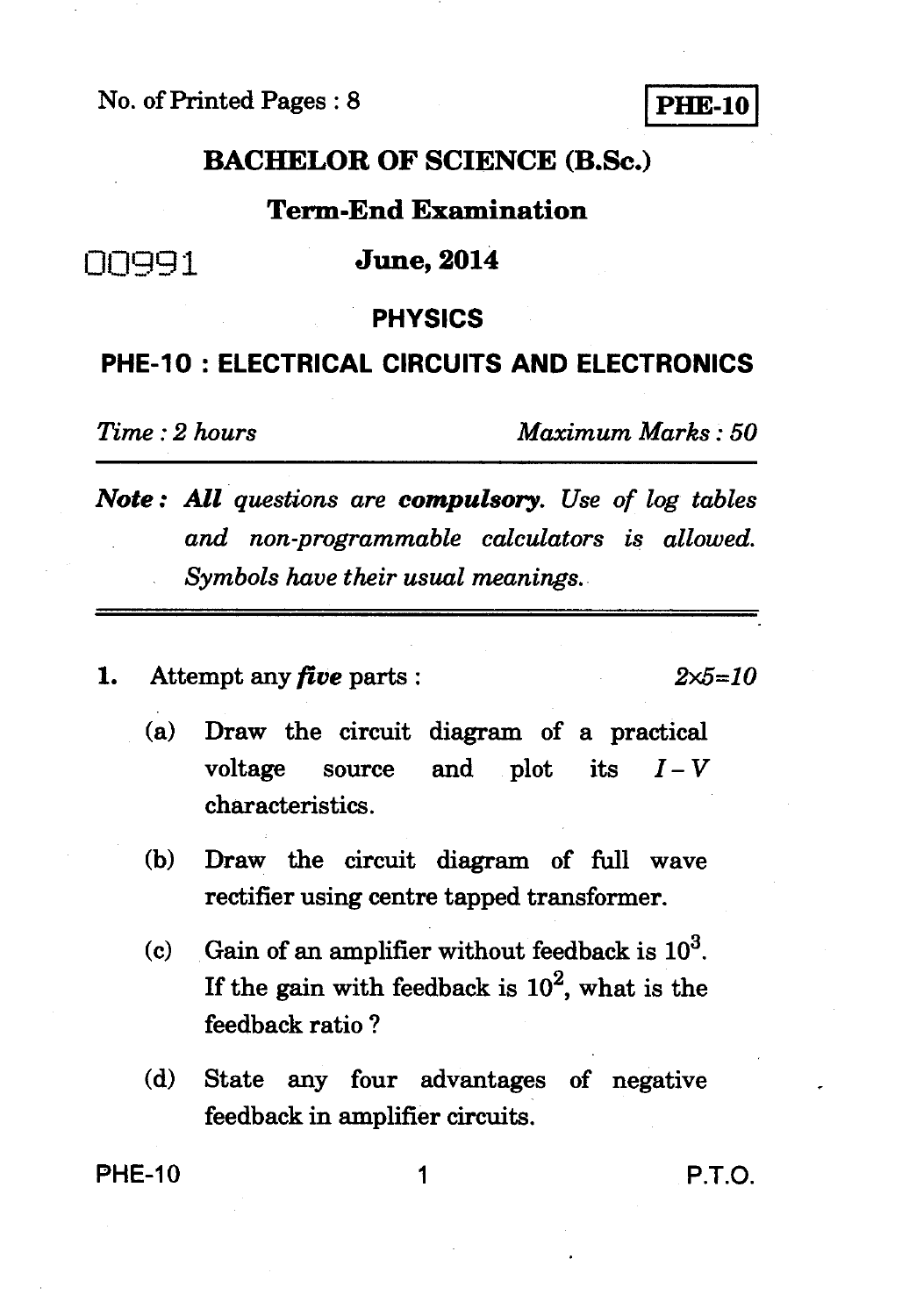(e) Calculate the voltage gain of the following circuit :



- (f) Convert  $24.4<sub>8</sub>$  in its decimal equivalent.
- (g) What are the two operating modes of a dual trace oscilloscope ?
- 2. Attempt any *two* parts :
	- (a) Derive the expression for bandwidth of a *RLC* circuit. *5*
	- (b) Calculate  $Z_L$  to achieve maximum power transfer at 50 Hz frequency in the following



(c) Describe the formation of depletion layer in <sup>a</sup>*p-n* junction diode. Explain its *I -* <sup>V</sup> characteristics in forward and reverse biased conditions. *3+2=5* 

PHE-10 2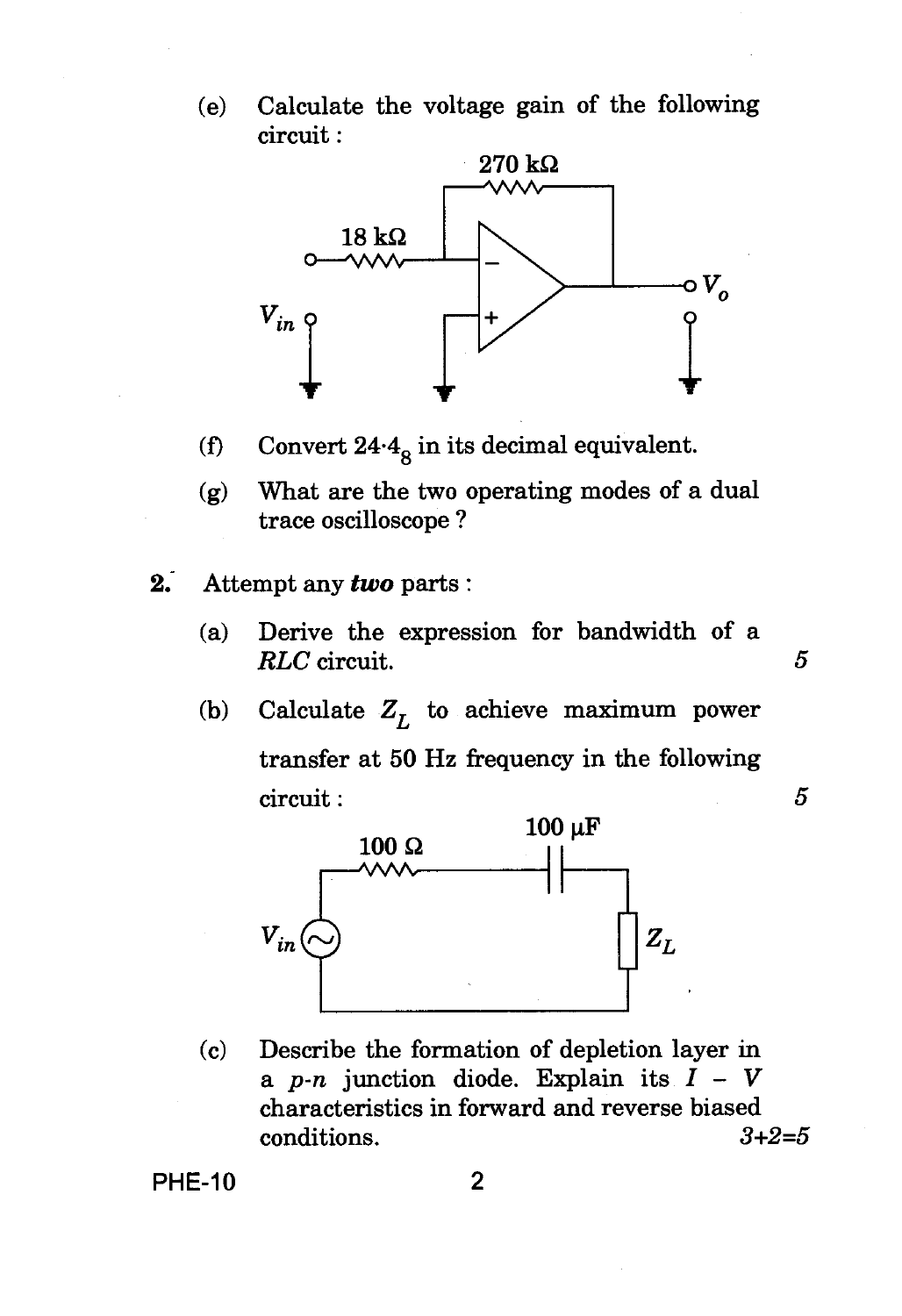- **3. Attempt any** *two* **parts :** 
	- **(a) What are the three methods used for coupling the stages of amplifiers ? Compare their relative advantages and disadvantages.**

 $2 + 3 = 5$ 

- **(b) Draw the circuit of Wein bridge oscillator using negative feedback with two amplifiers. Justify the use of two amplifiers in this circuit.** *4+1=5*
- **(c) Explain the working of capacitance filter. What is the effect of increase in load current**  on the ripple voltage ?  $4+1=5$
- **4. Attempt any** *two* **parts :** 
	- **(a) To obtain ± 10 V triangular wave output at 500 kHz, what is the minimum slew rate of the op-amp required ?** 5
	- **(b) Design and draw a circuit using op-amp to get + 12 V at output for input less than + 3 V and — 12 V at output for input greater than + 3 V.**  $5$
	- **(c) Design a regulated power supply using LM 317 to provide 20 V output. 5**

**PHE-10 3 P.T.O.**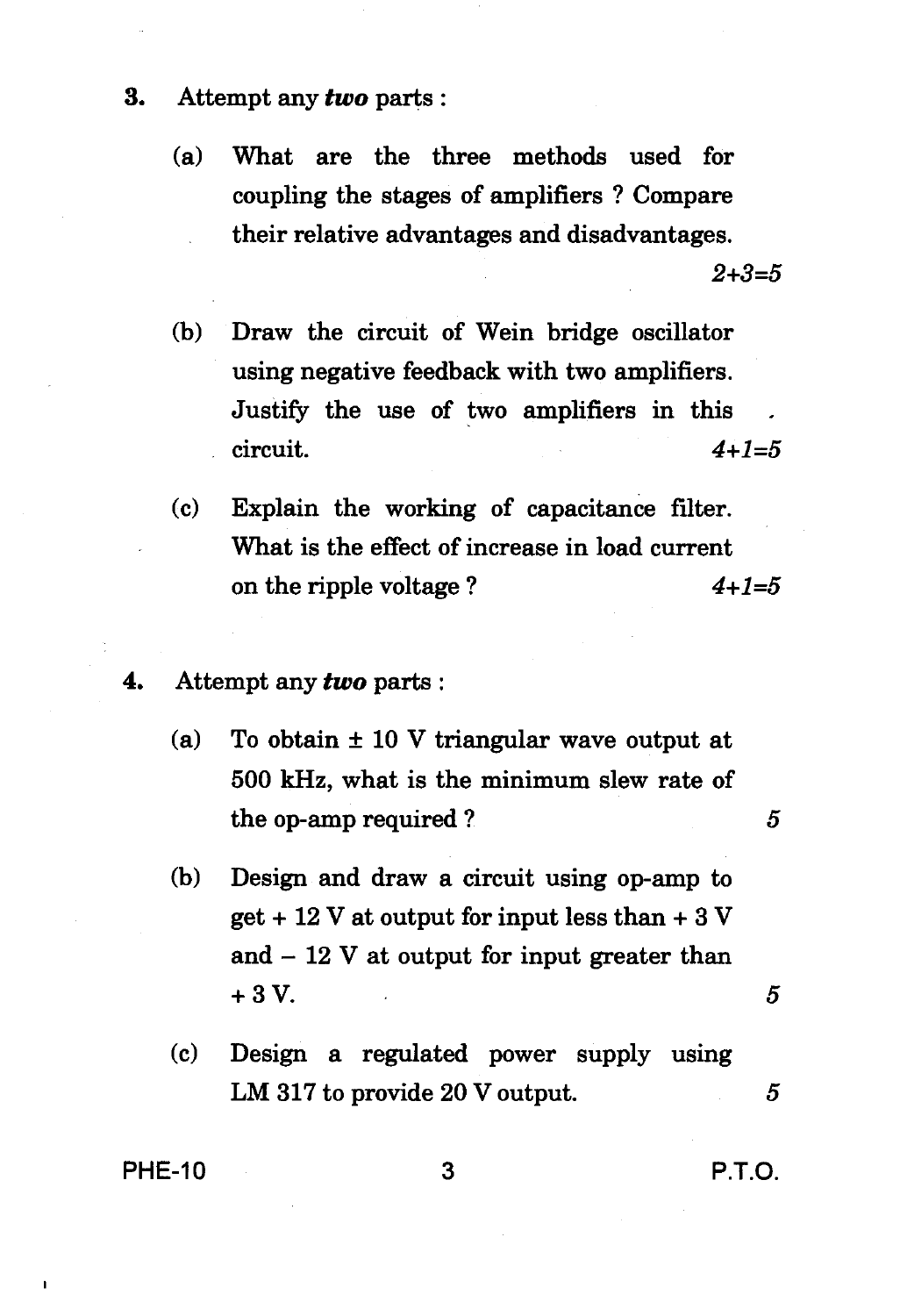5. Attempt any *two* parts :

| (a) | Write the truth table and draw the digital |             |
|-----|--------------------------------------------|-------------|
|     | circuit of half adder.                     | $2 + 3 = 5$ |

| (b) Design a Mod 6 counter. |  |
|-----------------------------|--|
|                             |  |

(c) Explain the working of Siemen's wattmeter. 5

f,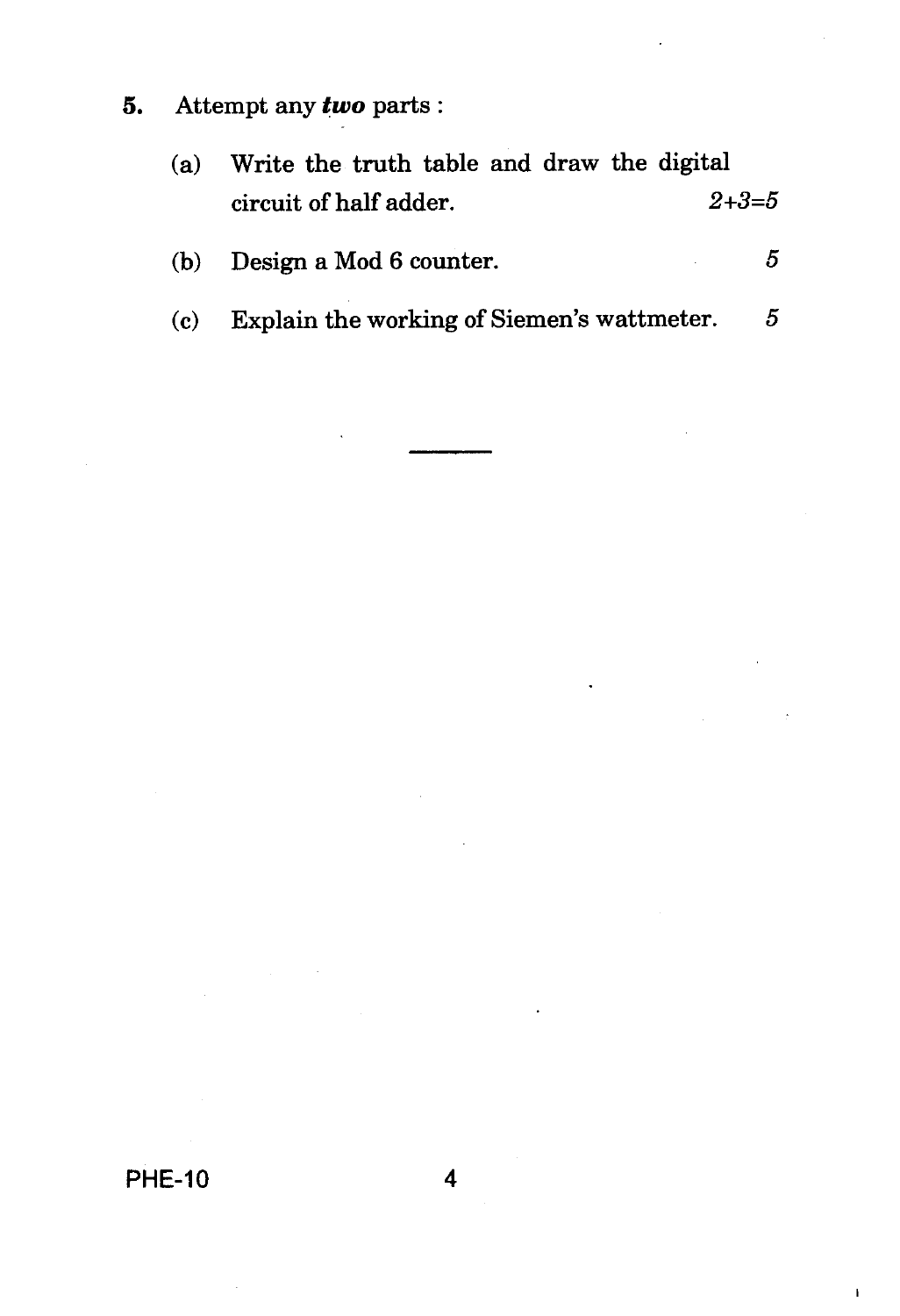पी.एच.ई.-10

विज्ञान स्नातक (बी.एस सी.)

सत्रांत परीक्षा

#### जून, 2014

# भौतिक विज्ञान

# पी.एच.ई.-10: विद्युत् परिपथ और इलेक्ट्रॉनिकी

समय : २ घण्टे

अधिकतम अंक : 50

- नोट: सभी प्रश्न अनिवार्य हैं । लॉग सारणियों अथवा अ-प्रोग्रामीय कैलकलेटरों के प्रयोग की अनुमति है । प्रतीकों के अपने सामान्य अर्थ हैं ।
- कोई *पाँच* भाग हल कीजिए :  $\mathbf{1}$

 $2 \times 5 = 10$ 

- (क) व्यावहारिक वोल्टता स्रोत का परिपथ चित्र एवं  $I V$ अभिलक्षणिक खींचिए ।
- (ख) मध्य-निष्कासी परिणामित्र के प्रयोग द्वारा पूर्ण तरंग दिष्टकारी परिपथ का चित्र खींचिए ।
- $\langle$ ग) एक प्रवर्धक की फीडबैक रहित लब्धि  $10^3$  है। यदि फीडबैक सहित लब्धि  $10^2$  है, तो फीडबैक अनुपात का मान परिकलित कीजिए ।
- (घ) प्रवर्धक परिपथों में ऋणात्मक फीडबैक के कोई चार लाभ बताइए ।

**PHE-10** 

P.T.O.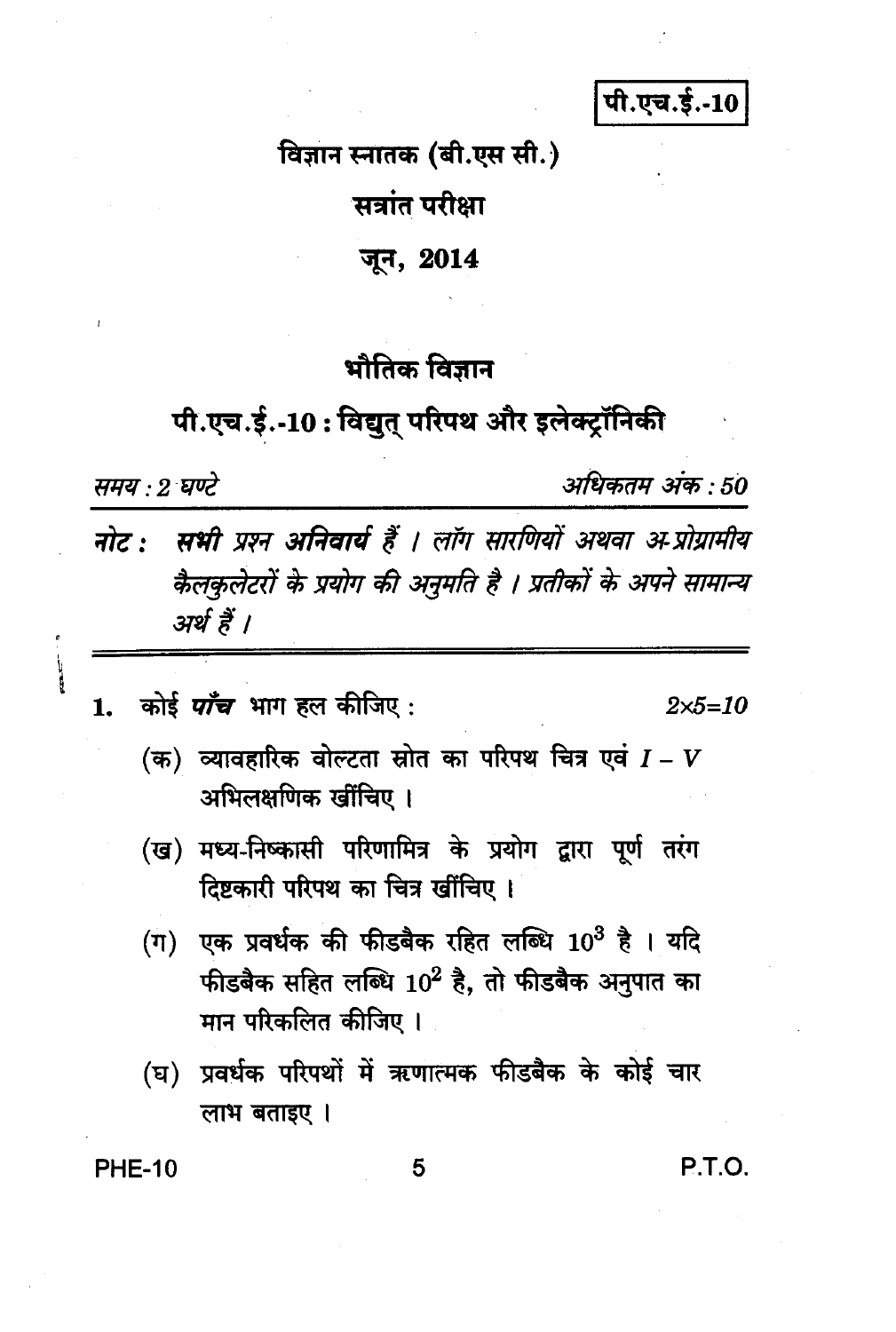



- (च) 24.4. को इसके दशमलव तुल्य में परिवर्तित कीजिए।
- (छ) द्वैत-अनुरेखक दोलनदर्शी के कार्य (संचालन) की दो विधाएँ क्या हैं ?
- कोई *दो* भाग हल कीजिए :  $2.$ 
	- (क)  $RLC$  परिपथ की बैंड-चौड़ाई का व्यंजक व्युत्पन्न कीजिए ।

5

5

(ख) निम्न परिपथ में 50 Hz आवृत्ति पर अधिकतम शक्ति स्थानांतरण प्राप्त करने के लिए  $Z_r$  का मान परिकलित कीजिए :



(ग) p-n संधि डायोड में अवक्षय स्तर के निर्माण का वर्णन कीजिए । इस डायोड के अग्रदिशिक और पश्चदिशिक बायस में  $I$  –  $V$  अभिलक्षणिकों की व्याख्या कीजिए ।  $3 + 2 = 5$ 

**PHE-10** 

6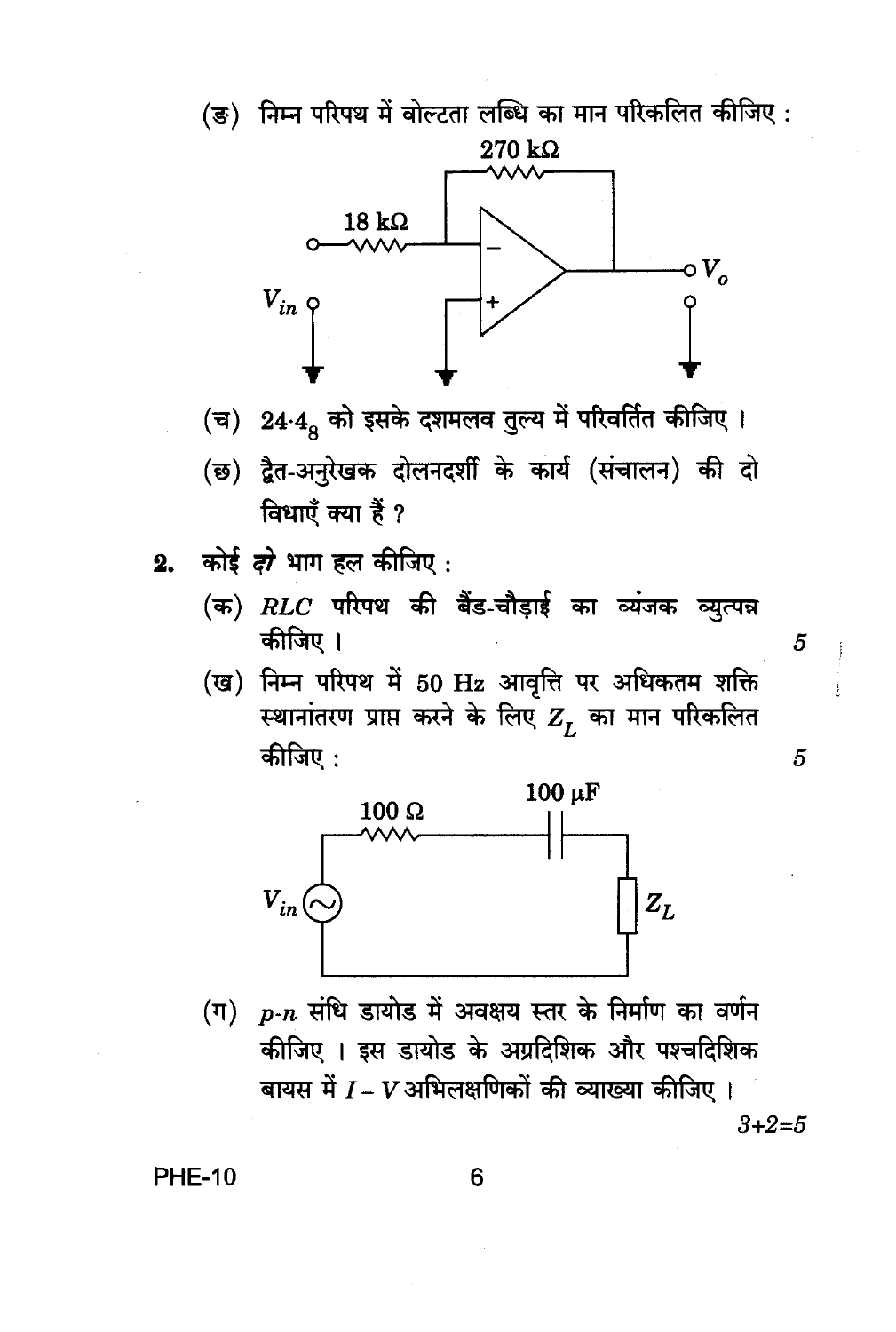कोई *दो* भाग हल कीजिए : 3.

- (क) प्रवर्धकों के पदों को युग्मित करने की कौन-सी तीन विधाएँ हैं ? इनके सापेक्ष गुणों एवं अवगुणों की व्याख्या कीजिए ।  $2 + 3 = 5$
- (ख) वीन सेतु दोलित्र का ऋणात्मक फीडबैक वाले दो प्रवर्धकों सहित परिपथ चित्र खींचिए । इस परिपथ में दो प्रवर्धकों की आवश्यकता समझाइए ।  $4 + 1 = 5$
- धारिता निस्यंदक की कार्यप्रणाली समझाइए । लोड धारा  $(\boldsymbol{\pi})$ में वृद्धि का ऊर्मिका वोल्टता पर क्या प्रभाव होता है ?  $4 + 1 = 5$
- 4. कोई *दो* भाग हल कीजिए .
	- (क) 500 kHz आवृत्ति पर  $\pm$  10 V आयाम का त्रिकोणीय तरंगरूप निर्गम पाने के लिए ऑप-एम्प के द्रुत घूर्णन दर का न्यूनतम मान कितना होना आवश्यक है ?
	- (ख) + 3 V से कम निवेश पर + 12 V वोल्टता निर्गम और  $+3$  V से अधिक निवेश पर  $-12$  V वोल्टता निर्गम देने वाला परिपथ ऑप-एम्प की सहायता से डिज़ाइन कीजिए ।
	- $($ ग) LM 317 का प्रयोग करके 20 V निर्गम देने वाला वोल्टता नियंत्रक परिपथ (विद्युत् प्रदाय) डिज़ाइन कीजिए ।

**PHE-10** 

P.T.O.

5

5

5

7